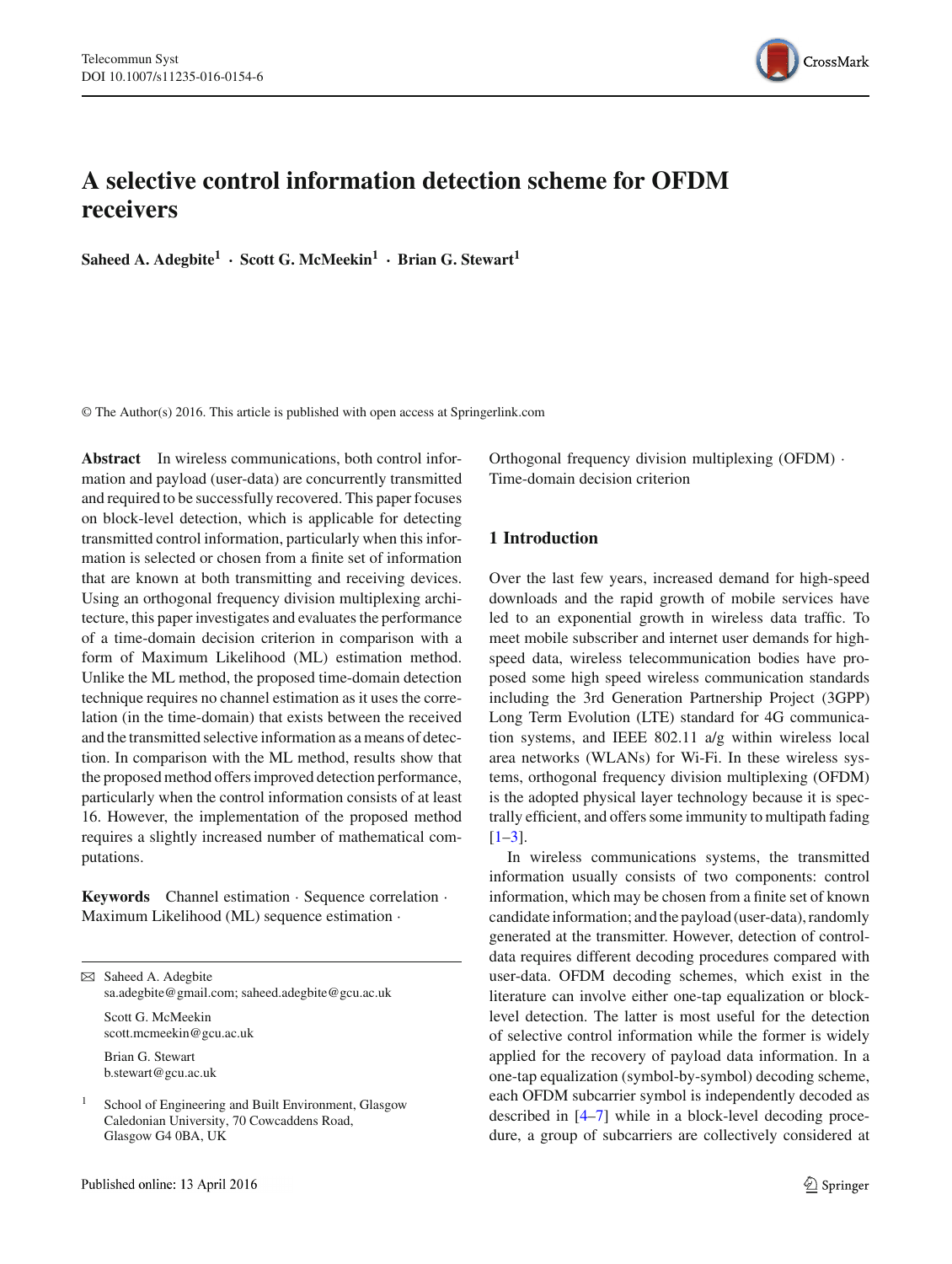the receiver  $[8]$  $[8]$ . In the case of a block-level detection, it is usually assumed that a group of subcarriers (at the receiverend) is chosen from a fixed number of possible set (known at both transmitting and receiving terminals), as described in [\[8](#page-9-4)[–11](#page-9-5)]. This paper studies block-level detection of selective control information in an OFDM system.

A practical application of block-level detection can be found in the determination of the modulation scheme for a given transmission scenario [\[12\]](#page-9-6). For instance, since the chosen modulation scheme could be 4-QAM, 16-QAM, 64- QAM or even 256-QAM, the receiver must first determine the modulation type before the subsequent user-data data decoding procedure. Hence, the control information that specifies the modulation scheme is considered as a selective control information because in this example, it can chosen from four possible values. Therefore, in practical sense, the control information for each modulation type can be encoded and transmitted on a group of subcarriers, which are known at both transmitting and receiving terminals. Then, during decoding at the receiver, the received group of subcarriers that represent the control information is compared with all the four possible candidate control information that represent each modulation type, in order to determine the modulation type that nearly correlates with or corresponds to the received control information. Another practical example of selective control information is the control format indicator (CFI), which carries key LTE system information that enables each user equipment (UE) to correctly decode the main LTE control information within the LTE physical downlink control channel. In the LTE standard, the possible CFI value is 1, 2 or 3 [\[8](#page-9-4)]. A detailed description of LTE control information can be found in [\[13](#page-9-7)]. At the receiver, an appropriate detection scheme is required to recover the transmitted selective control information. In practical systems, successful detection of the control information is usually required in order to perform subsequent recovery or detection of the transmitted payload [\[14](#page-9-8)].

In the literature, a Maximum Likelihood (ML) criterion is considered as the standard block-level detection approach because it is more practical and computationally efficient (in terms of hardware implementation ) compared to other methods such as successive interference cancellation (SIC) and K-best list sphere detector (K-LSD) [\[8](#page-9-4)]. An FPGA implementation of the ML estimation method for the detection of a critical LTE control information is described in [\[15](#page-9-9)]. Unfortunately, the ML estimation scheme requires channel estimation to mitigate channel fading effects. Hence, the detection performance of the ML scheme is largely dependent on the channel estimation. In practical systems, channel estimation is often achieved through the transmission of additional system resources in the form of pilot or training signals [\[4](#page-9-2)]. However, transmission of pilots reduces the overall spectral efficiency and a large number of pilots is often required to improve channel estimation [\[16\]](#page-9-10). Several forms of channel estimation exist and in practical systems, an adaptive channel estimation is usually implemented at the receiver in order to select the best channel estimation approach for different channel fading environments. In addition, channel estimation methods such as the linear minimum mean square error (L-MMSE) have very high computational complexity compared with the least squares (LS) method of channel estimation [\[4](#page-9-2),[17](#page-9-11)[–19\]](#page-9-12). Moreover, the L-MMSE method requires apriori knowledge of both the channel correlation and noise statistics, which may either be unavailable or further introduce practical implementation and design constraints [\[19](#page-9-12),[20\]](#page-9-13).

To address these practical issues (associated with the ML based detection scheme), this paper introduces an alternative scheme that eliminates the need for channel estimation during block-level detection in an OFDM receiver. The proposed detection technique is based on a time-domain decision rule that uses the correlation that exists between the transmitted and received selective information as the basis for detection. Simulations compare the performance of the conventional ML estimation approach and the proposed method in terms of: block error rate (BLER) for different block sizes; and computational complexity, with regards to the number of real multiplications (RMs) and real additions (RAs).

The paper is structured as follows. Section [2](#page-1-0) outlines a single antenna uncoded OFDM architecture and describes an OFDM receiver that uses an ML based block-level detection approach. Section [3](#page-3-0) describes the implementation of the proposed time-domain detection technique. Section [4](#page-5-0) presents the simulation results and related discussions on the BLER performance of the two considered methods. It also presents comparison of the level of mathematical computations (RM and RA) required by each method. Finally, Sect. [5](#page-8-0) highlights the main contributions of the paper.

#### <span id="page-1-0"></span>**2 OFDM architecture and ML based detection**

This section describes the OFDM baseband architecture used for the investigations within this paper. It also gives an overview of the ML based estimation method for block-level detection as studied in, for example, [\[8\]](#page-9-4).

Figure [1](#page-2-0) shows a block diagram representation of a baseband OFDM architecture. It can be noted this architecture inserts some pilots to enable channel estimation as required by the ML estimation method. However, as will be shown later, these pilots are not used and remain passive in the proposed detection method.

#### **2.1 Transmitter**

Let  $X$  be an OFDM sequence of length  $N_s$ , which is the raw input for the inverse fast Fourier transform (IFFT) stage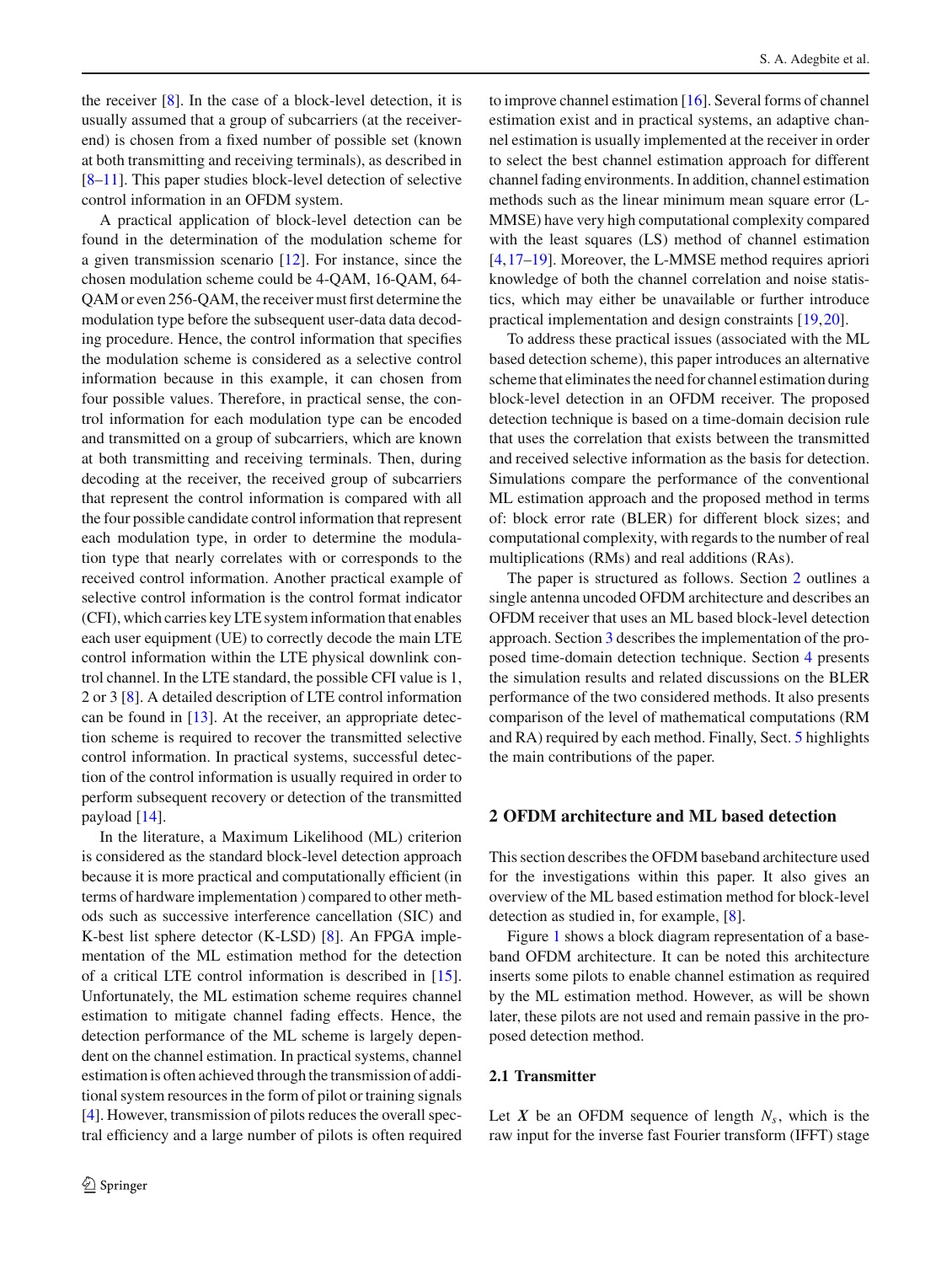

<span id="page-2-0"></span>**Fig. 1** System model



<span id="page-2-1"></span>**Fig. 2** An example of subcarrier allocation

before zero padding. Then, for  $0 \leq k \leq N_s - 1$  where *k* represent a subcarrier index, *X* is written as

$$
X = \Big[ X[0], \ X[1] \ \ldots \ X[k] \ \ldots \ X[N_s - 1] \Big]. \tag{1}
$$

For simplicity, it is assumed that *X* consists of: a pilot sequence,  $X_p$  of size  $N_p$ , a randomly generated data,  $X_d$  of size  $N_d$ , and a selective sequence vector,  $X_c$  of size  $N_c$ , such that  $N_s = N_p + N_c + N_d$ . Each element of X is mapped to a subcarrier symbol  $X[k]$ . Figure [2](#page-2-1) shows an example of the considered subcarrier allocation of pilot and non-pilot subcarriers achieved through, for example, a subcarrier mapping scheme described as follows:

- 1. First,  $N_p$  pilot subcarrier symbols are inserted at every *L* subcarrier indices where  $L > 0$  and defines the pilot spacing. In this paper, *L* is set to 6, so that the pilots are mapped to  $k = \{0, 6, 12, 18, \dots\}$ .
- 2. Given that the selective sequence,  $X_c$  is chosen from a finite set *S*, which consists of *U* candidate sequence vectors where *S* is considered to be deterministic and is

known at both transmitter and the receiver. For  $1 \le u \le$ *U*, each sequence vector in *S* is denoted by  $S_u$ . Hence,

$$
\mathcal{S} = \Big\{ \mathbf{S}_1, \ \mathbf{S}_2, \ \mathbf{S}_u \ \dots \ \mathbf{S}_U \Big\}. \tag{2}
$$

Let the  $u$ −index,  $\bar{u}$  define the index of the selected sequence vector from the set *S*, then  $X_c \in S$  i.e.,

$$
X_c = S_{\bar{u}} \text{ where } S_{\bar{u}} \in \mathcal{S}. \tag{3}
$$

Each element of  $X_c$  is then mapped to the next available  $N_c$  subcarriers in *X*. As an example,  $S_1$ ,  $S_2$ , and  $S_3$  may represent the control information for 4-QAM, 16-QAM and 64-QAM respectively. Hence, a block-level detection is performed at the receiver in order to determine an estimate of  $\bar{u}$ . Thus, in this example, the modulation scheme (decoded at the receiver) will be 4-QAM, 16-QAM and 64-QAM respectively when the value of  $\bar{u}$  is 1, 2 or 3.

3. Finally, the remaining  $N_d$  un-allocated subcarriers in  $X$ are assigned to each element of randomly generated modulated data  $X_d$ .

For an equi-spaced pilot arrangement (as in Fig. [2\)](#page-2-1), studies in [\[4](#page-9-2)[,5](#page-9-14),[21\]](#page-9-15) showed that for  $0 \le m \le N_p - 1$  and  $0 \le l \le$ *L* − 1 where *m* and *l* are arbitrary indices, each subcarrier symbol  $X[k]$  can be represented as

$$
X[k] = X[mL + l], \ 0 \le l \le L - 1
$$

$$
= \begin{cases} X_p[m], \ l = 0, \text{ for plots} \\ X_d[k], \ l > 0, \text{ otherwise.} \end{cases} (4)
$$

After subcarrier mapping as in the standard OFDM transmitter, the OFDM sequence  $X$  is transformed into a time-domain OFDM signal using an IFFT to produce a time-domain OFDM signal *x* of length *N* where  $N > N_s$ . For  $0 \le n \le$ *N* − 1, each individual sample  $x[n]$  within *x* is represented as

$$
\begin{aligned} \mathbf{x}[n] &= \frac{1}{\sqrt{N}} \sum_{k=0}^{N_s - 1} \mathbf{X}[k] \exp(j2\pi nk/N) \\ &= \underset{N-\text{point}}{\text{IFFT}} \Big\{ X \Big\}. \end{aligned} \tag{5}
$$

Similarly, as in standard OFDM, the length of OFDM signal *x* is further extended by a cyclic prefix (CP) as illustrated in [\[22\]](#page-9-16). The use of CP provides some guard interval (GI) between consecutive OFDM transmissions, and involves copying the last  $N_{\text{CP}}$  samples in  $x$  and placing them before the first sample in *x*. CP also serves to reduce channel induced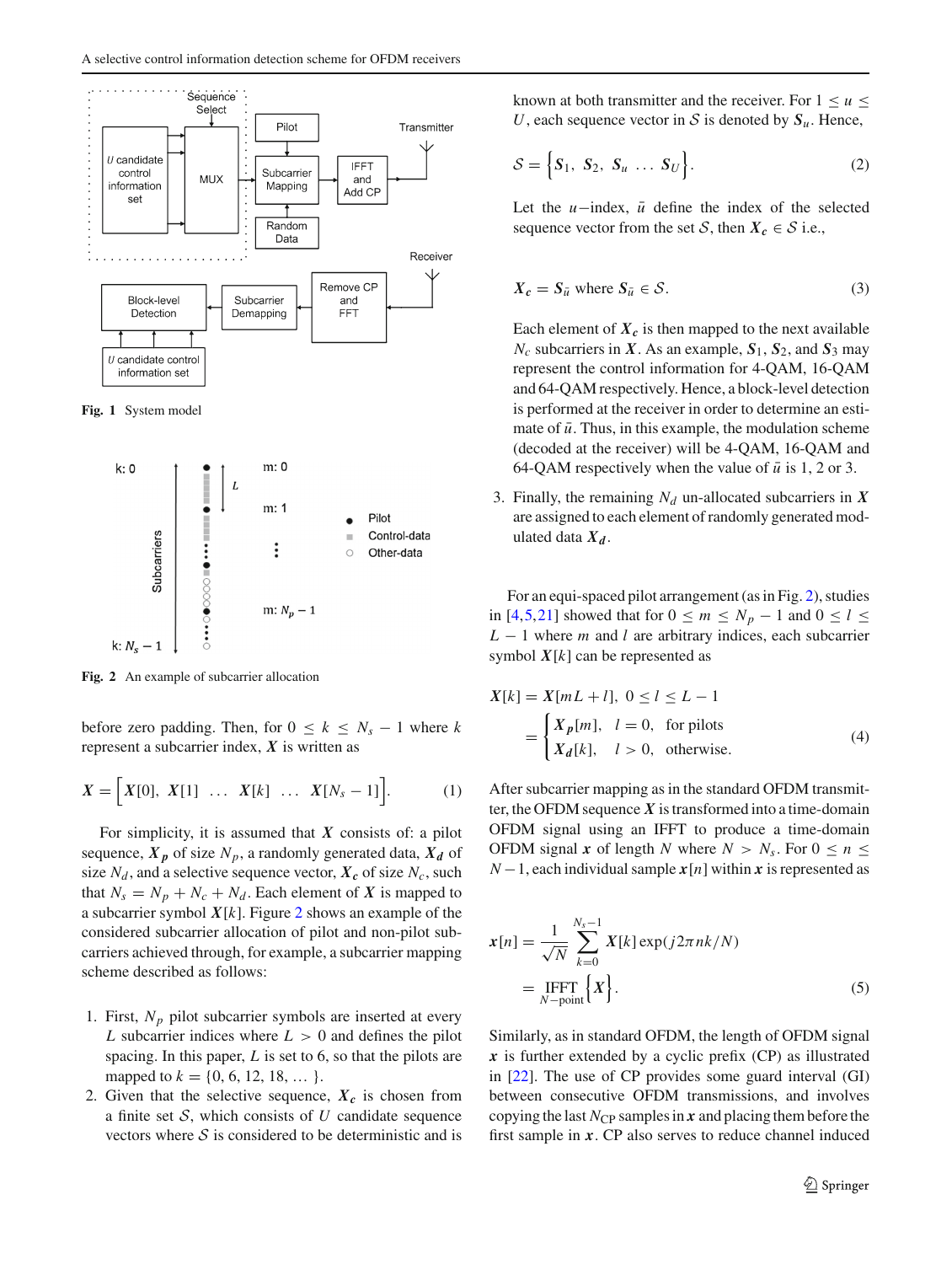inter-symbol interference (ISI). In addition, since a multipath fading channel has a finite impulse response, the use of CP also transforms the linear convolution between the transmitted signal and the channel impulse response into a circular convolution. However, to completely mitigate channel induced ISI, the GI duration should be larger than the maximum delay spread,  $\tau_{\text{max}}$  of the multipath fading channel.

### **2.2 Receiver**

At the receiver, CP samples are first removed. In the presence of a fading channel with impulse response *h*[*n*] and additive white Gaussian noise (AWGN) *v*[*n*], each received time-domain OFDM signal sample, *y*[*n*], is represented by

$$
\mathbf{y}[n] = \mathbf{h}[n] \otimes \mathbf{x}[n] + \mathbf{v}[n] \tag{6}
$$

where  $\circledast$  represents a linear convolution. In addition, for a fading channel that has *P* taps with complex-valued gains, the channel impulse response  $h[n]$  may be expressed as

$$
h[n] = \begin{cases} 0, & P \le n \le N - 1 \\ \neq 0, & \text{otherwise.} \end{cases}
$$

This implies all the channel energy is concentrated within the first *P* components of  $h[n]$ . The next stage involves use of the fast Fourier transform (FFT), which transforms the time-domain signal into the frequency domain to produce *Y* where

$$
Y = HX + V. \tag{7}
$$

i.e.,

$$
Y[k] = H[k]X[k] + V[k].
$$
\n<sup>(8)</sup>

The terms  $H[k]$  and  $V[k]$  respectively represent the frequency domain representation of the channel and noise.

#### *2.2.1 ML based detection*

Let  $H_c$  and  $V_c$  respectively represent the sub-channel gains and AWGN components associated with the received selective sequence  $Y_c$  of similar size. Similarly,  $H_p$  and  $V_p$ respectively represent the sub-channel gain and AWGN components within the received pilot sequence  $Y_p$ . Then, similar to  $(7)$ ,  $Y_c$  and  $Y_p$  are respectively expressed as

$$
Y_c = H_c X_c + V_c
$$
  
\n
$$
Y_p = H_p X_p + V_p.
$$
\n(9)

Let  $\hat{u}$  denote an estimate of  $\bar{u}$ . Then, using the ML estimation criterion,  $\hat{u}$  is obtained from [\[8\]](#page-9-4)

<span id="page-3-2"></span>
$$
\hat{u} = \underset{u}{\arg\min} \left\| Y_c - \hat{H}_c S_u \right\|^2. \tag{10}
$$

The term  $\hat{H}_c$  represents sub-channel estimates (associated with the received selective sequence). For a given non-pilot subcarrier index *k*, the sub-channel estimate at index *k* is determined by linear interpolation between two sub-channel pilot estimates  $\hat{H}_p[m]$  and  $\hat{H}_p[m+1]$ , as described in [\[4](#page-9-2)[–6\]](#page-9-17) through

$$
\begin{aligned} \tilde{H}_c[k] &= \tilde{H}[mL+l] \quad l > 0 \\ &= \hat{H}_p[m] + \left(\hat{H}_p[m+1] - \hat{H}_p[m]\right) \frac{l}{L} \end{aligned} \tag{11}
$$

where

$$
\hat{H}_p[m] = Y_p[m] / X_p[m] \n= (H_p[m]X_p[m] + V_p[m]) / X_p[m] \n= H_p[m] + (V_p[m] / X_p[m]).
$$
\n(12)

In terms of computational complexity and from the expres-sion in [\(10\)](#page-3-2), the ML method requires  $UN_c$  – complex multiplications (CM), complex additions (CA) and  $|\cdot|^2$  operations. These operations can also be expressed in terms of RM and RA since each CM and CA operation relates to RM and RA operations through [\[21](#page-9-15)]

<span id="page-3-1"></span>
$$
1 CM \approx 4 RM + 2 RA \text{ and } 1 CA \approx 2 RA. \tag{13}
$$

Based on the Taylor series expansion of trigonometric functions, each  $|\cdot|^2$  will require  $\approx 20$  RMs plus 8 RAs, as implied in [\[23\]](#page-9-18). In summary, the ML detection approach requires a total of 24*U Nc* RMs and 12*U Nc* RAs. It can be noted that similar to studies in  $[21,24]$  $[21,24]$  $[21,24]$  $[21,24]$ , these evaluations exclude both the computational and implementation complexities of channel estimation and channel interpolation procedures associated with the ML method.

#### <span id="page-3-0"></span>**3 Proposed method**

Correlation is one of the most frequently applied signal processing techniques for detection, as studied in, for example, [\[17,](#page-9-11)[25\]](#page-9-20), for channel estimation. In addition, in terms of eliminating channel fading, studies have shown that partly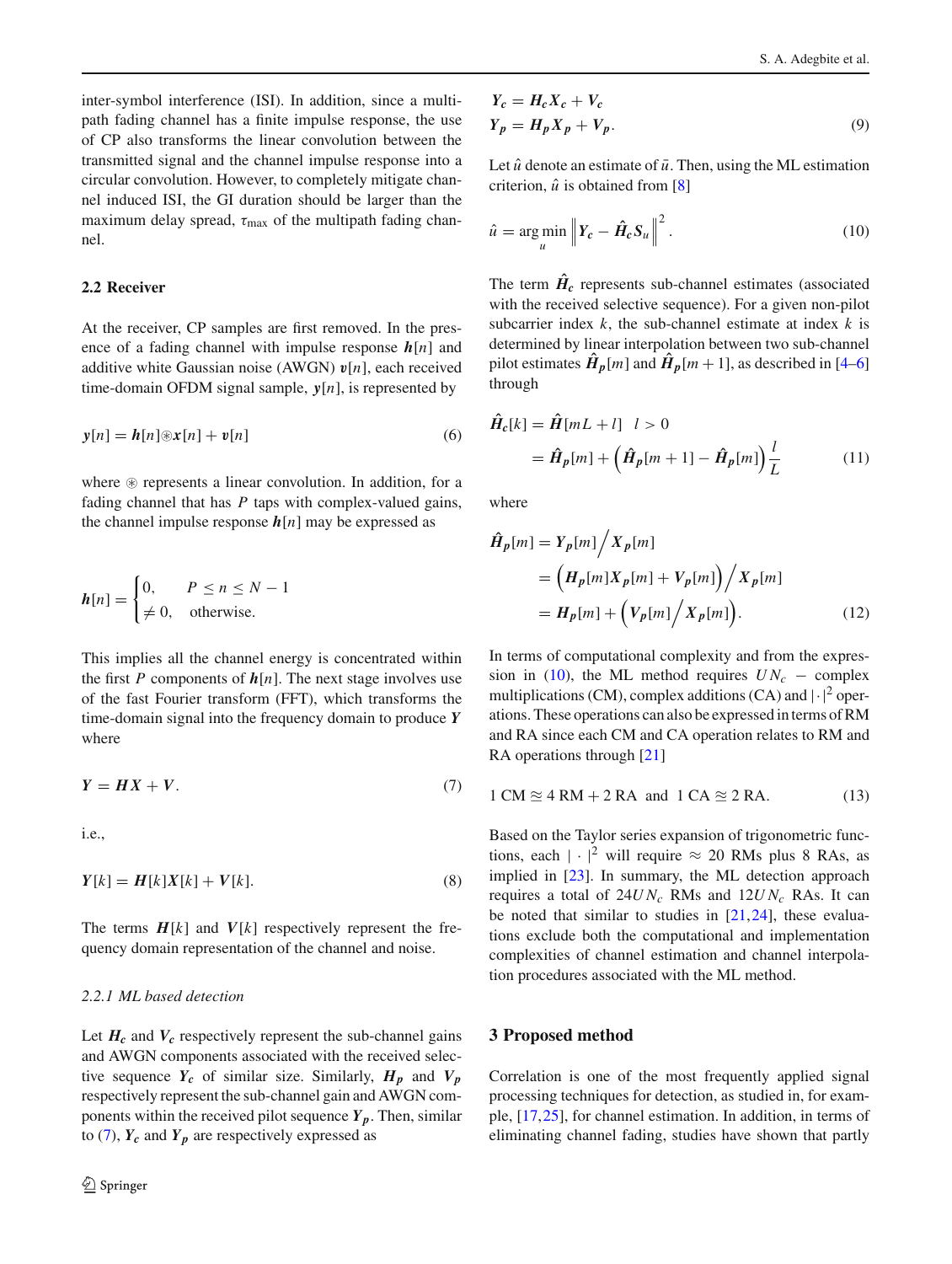due to the partial elimination of the channel tap with the most energy in the time-domain, the use of a time-domain approach can produce improved performance i.e. is more robust against severe ISI compared with frequency-domain approaches [\[26](#page-9-21)]. The use of correlation and time-domain detection form the basis of the proposed detection scheme as it computes some form of time-domain correlation function between the received sequence  $Y_c$  and each candidate selective control information,  $S_u$ . The rationale for the use of a time-domain correlation also follows a general understanding that in the presence of limited noise level, there exists an inherent correlation between  $Y_c$  and  $X_c$ .

This paper produces an appropriate decision rule, which will facilitate correct detection or reduce the probability of erroneous detection, particularly in the case of an OFDM system. The proposed time-domain decision rule is now described.

#### **Time-domain decision criterion**

From the discrete correlation theorem (DCT), the correlation function (CORR) of two arbitrary time-domain signals *a***<sup>1</sup>** and *a***<sup>2</sup>** (of the same size) is obtained from [\[27](#page-9-22)]

$$
CORR{a1, a2} = IFFT{A1 × A2*}
$$
 (14)

where  $*$  represents the complex conjugation, and  $A_1$  and  $A_2$ are respectively the frequency domain representations of *a***<sup>1</sup>** and  $a_2$  i.e.,

$$
A_1 = \text{FFT}\left\{a_1\right\}
$$
  

$$
A_2 = \text{FFT}\left\{a_2\right\}.
$$
 (15)

Using the DCT, the first step in the proposed method computes a term  $Z_u$  from direct multiplication of  $Y_c$  with the complex conjugate of *S<sup>u</sup>* i.e.,

$$
Z_u = Y_c \times S^* u
$$
  
=  $(H_c X_c + V_c) \times S^* u$   
=  $(H_c X_c S^* u) + (V_c S^* u)$   
=  $(\frac{H_c X_c}{S_u}) + (\frac{V_c}{S_u})$   
=  $(\frac{H_c X_c}{S_u}) + V'_{c,u}.$  (16)

For  $0 \le c \le N_c - 1$ ,  $\mathbb{Z}_u$  may be represented as

$$
\mathbf{Z}_u = \Big[\mathbf{Z}_u[0], \ \mathbf{Z}_u[1], \ \mathbf{Z}_u[c] \ \dots \ \mathbf{Z}_u[N_c-1]\Big]. \tag{17}
$$

Alternatively, from the expression in  $(16)$ ,  $Z_u$  can also be written as

<span id="page-4-1"></span>
$$
Z_u = \begin{cases} H_c + V'_{c,u}, & u = \bar{u} \ (X_c = S_u) \\ H_c X_c S^*_{u} + V'_{c,u}, & \text{otherwise.} \end{cases}
$$
(18)

By omitting the noise terms in  $(18)$  for simplicity, the expression for  $Z_u$  can be re-written as

<span id="page-4-2"></span>
$$
Z_u = \begin{cases} H_c, & u = \bar{u} \\ H_c X_c S^* u, & \text{otherwise} \end{cases}
$$
 (19)

From the expression in [\(19\)](#page-4-2), the main difference between  $Z_{\bar{u}}$ (when  $u = \bar{u}$ ) and  $\mathbf{Z}_u$ , (when  $u \neq \bar{u}$ ) is described by

<span id="page-4-3"></span>
$$
Z_u[c] = \begin{cases} 1, & u = \bar{u} \\ X_c S^*_{u}, & \text{otherwise} \end{cases}
$$
 (20)

where  $X_c S^*$ <sup>*u*</sup> is a complex-valued number with unity magnitude since each  $S_u$  is assumed to have the same magnitude. It can be noted that the expression in  $(20)$  is derived from  $(19)$ by setting  $H_c$  to 1 since from [\(19\)](#page-4-2), the same channel term  $H_c$ is common to both  $Z_{\bar{u}}$  (when  $u = \bar{u}$ ) and  $Z_u$ , (when  $u \neq \bar{u}$ ). In addition, the condition when  $H_c = 1$  shows the scenario where there is no channel fading i.e. presence of only additive noise, as will be shown later in the next section.

From the DCT, a correlation function,  $W_u$  can be computed from the *W*−point IFFT of *Z<sup>u</sup>* where *W* is a power of 2 and  $W \ge N_c$  i.e.  $W = N_c$  if  $N_c$  is a power of 2, otherwise,  $W > N_c$ . For  $0 \le w \le W - 1$ ,  $W_u$  is given as

$$
W_u = \begin{bmatrix} W_u[0], & W_u[1], & W_u[w] & \dots & W_u[W-1] \end{bmatrix}
$$
 (21)

where

$$
W_u[w] = \sum_{c=0}^{N_c-1} Z_u[c] \exp(j2\pi c w / \mathcal{W})
$$
  
= 
$$
\underset{\mathcal{W}-\text{point}}{\text{IFFT}} \Big\{ Z_u \Big\}.
$$
 (22)

<span id="page-4-0"></span>From the definition of  $Z_u$  in [\(20\)](#page-4-3), the magnitude of  $W_{\bar{u}}[w]$ (when  $u = \bar{u}$ ) gives

<span id="page-4-4"></span>
$$
\left| W_{\bar{u}}[w] \right| = \begin{cases} 1, & w = 0 \\ 0, & 1 \le w \le N_c - 1. \end{cases}
$$
 (23)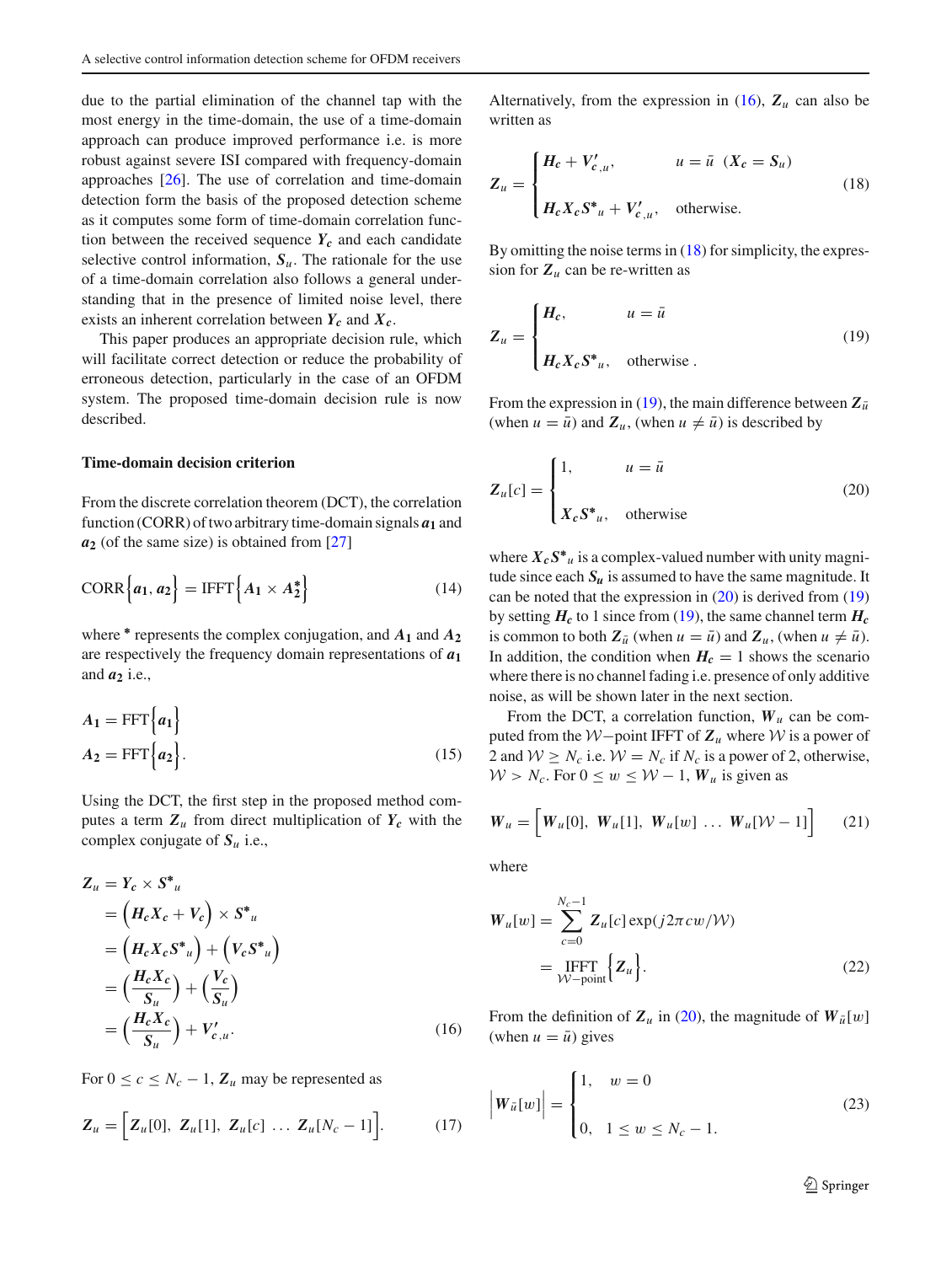<span id="page-5-2"></span>**Table 1** Power-delay profile of the ETU multipath fading channel

| Parameters                             | Tap 1 | Tap 2                  | Tap 3 | $\Gamma$ Tap 4 | Tap 5    | Tap 6            | Tap 7  | Tap 8  | Tap 9  |
|----------------------------------------|-------|------------------------|-------|----------------|----------|------------------|--------|--------|--------|
| Path delay ( $\mu$ s) 0 0.05 0.12 0.20 |       |                        |       |                | 0.23     | 0.50             | 1.60   | 2.30   | 5.00   |
| Power $(dB)$                           |       | $-1.0$ $-1.0$ $-1.0$ 0 |       |                | $\theta$ | $\left( \right)$ | $-3.0$ | $-5.0$ | $-7.0$ |

<span id="page-5-3"></span>**Table 2** Power-delay profile of the 3GPP-TU multipath fading channel

| Tap $1-10$ |                      |              | Tap $11-20$ |                      |              |  |
|------------|----------------------|--------------|-------------|----------------------|--------------|--|
| Tap #      | Path delay $(\mu s)$ | Power $(dB)$ | Tap #       | Path delay $(\mu s)$ | Power $(dB)$ |  |
| Tap 1      | $\theta$             | $-5.7$       | Tap 11      | 1.349                | $-17.4$      |  |
| Tap 2      | 0.217                | $-7.6$       | Tap 12      | 1.533                | $-19.0$      |  |
| Tap 3      | 0.512                | $-10.1$      | Tap 13      | 1.535                | $-19.0$      |  |
| Tap 4      | 0.514                | $-10.2$      | Tap 14      | 1.622                | $-19.8$      |  |
| Tap 5      | 0.517                | $-10.2$      | Tap 15      | 1.818                | $-21.5$      |  |
| Tap 6      | 0.674                | $-11.5$      | Tap $16$    | 1.836                | $-21.6$      |  |
| Tap 7      | 0.882                | $-13.4$      | Tap 17      | 1.884                | $-22.1$      |  |
| Tap 8      | 1.230                | $-16.3$      | Tap 18      | 1.943                | $-22.6$      |  |
| Tap 9      | 1.287                | $-16.9$      | Tap 19      | 2.048                | $-23.5$      |  |
| Tap $10$   | 1.311                | $-17.1$      | Tap 20      | 2.140                | $-24.3$      |  |

Otherwise,  $0 < |W_u[w]| < 1$  when  $u \neq \bar{u}$ . Now, using the statistical mean, the expression in  $(23)$  simply implies that

$$
\frac{1}{\mathcal{W}}\sum_{w=0}^{\mathcal{W}-1} \left| W_{\bar{u}}[w] \right| \ll \frac{1}{\mathcal{W}}\sum_{w=0}^{\mathcal{W}-1} \left| W_{u \neq \bar{u}}[w] \right|.
$$
 (24)

Since  $\left| W_u[w] \right|$  is positive-valued, then for a large value of  $N_c$ , the magnitude of the correction function can be described by Rayleigh distribution, as highlighted in the Appendix.

From the expression in  $(24)$ , the proposed decision criterion can be defined by

$$
\hat{u} = \underset{u}{\arg\min} \sum_{w=0}^{W-1} |W_u[w]|. \tag{25}
$$

It can be seen that in the proposed method, no channel estimation is required because the time-domain correlation inherently facilitates detection even in the presence of a fading channel. However, as will be shown in the next section, one of the main limiting factors for the proposed detection method is the inaccuracy of the related decision metric for small values of *Nc*.

## <span id="page-5-0"></span>**4 Simulation results**

This section presents comparison of both BLER performance and computational requirements between the two considered detection methods.

**Table 3** Simulation Parameters

<span id="page-5-4"></span><span id="page-5-1"></span>

| Parameters                    | Values                  |
|-------------------------------|-------------------------|
| OFDM subcarrier spacing       | 15 KHz                  |
| Sampling frequency            | 3.84 MHz                |
| Pilot spacing, $L$            | 6                       |
| IFFT/FFT size, N              | 256                     |
| OFDM sequence size, $N_{sub}$ | 180                     |
| Guard interval (GI)           | $5.21 \,\mathrm{\mu s}$ |

#### **4.1 BLER performance**

<span id="page-5-5"></span>Simulations consider transmission over two well-known frequency-selective Rayleigh fading channels, namely: the extended Typical urban (ETU), with a root mean square (RMS) delay spread,  $\tau_{\rm rms}$  of 1  $\mu$ s as defined in the LTE standard [\[28\]](#page-9-23); and the 3GPP Typical urban (3GPP-TU) channel, with  $\tau_{\rm rms}$  of 0.5  $\mu$ s [\[29](#page-9-24)]. Tables [1](#page-5-2) and [2](#page-5-3) respectively show the power-delay profile of ETU and 3GPP-TU. To further understand the detection performance of each considered detection schemes, simulations also evaluate the BLER performance in the absence of a fading channel i.e. the presence of AWGN only.

Simulations are based on standard LTE parameters defined in Table [3](#page-5-4) and all the transmitted information (payload and control) is QPSK modulated with *U* set to 8. The BLER performance of the two considered methods is investigated as a function of  $N_c$  by considering 50,000 OFDM symbol blocks for each SNR level where  $N_c$  is set to 8, 16, 32 and 64. Hence,  $N_c = W$ . For the ML scheme, simulations implement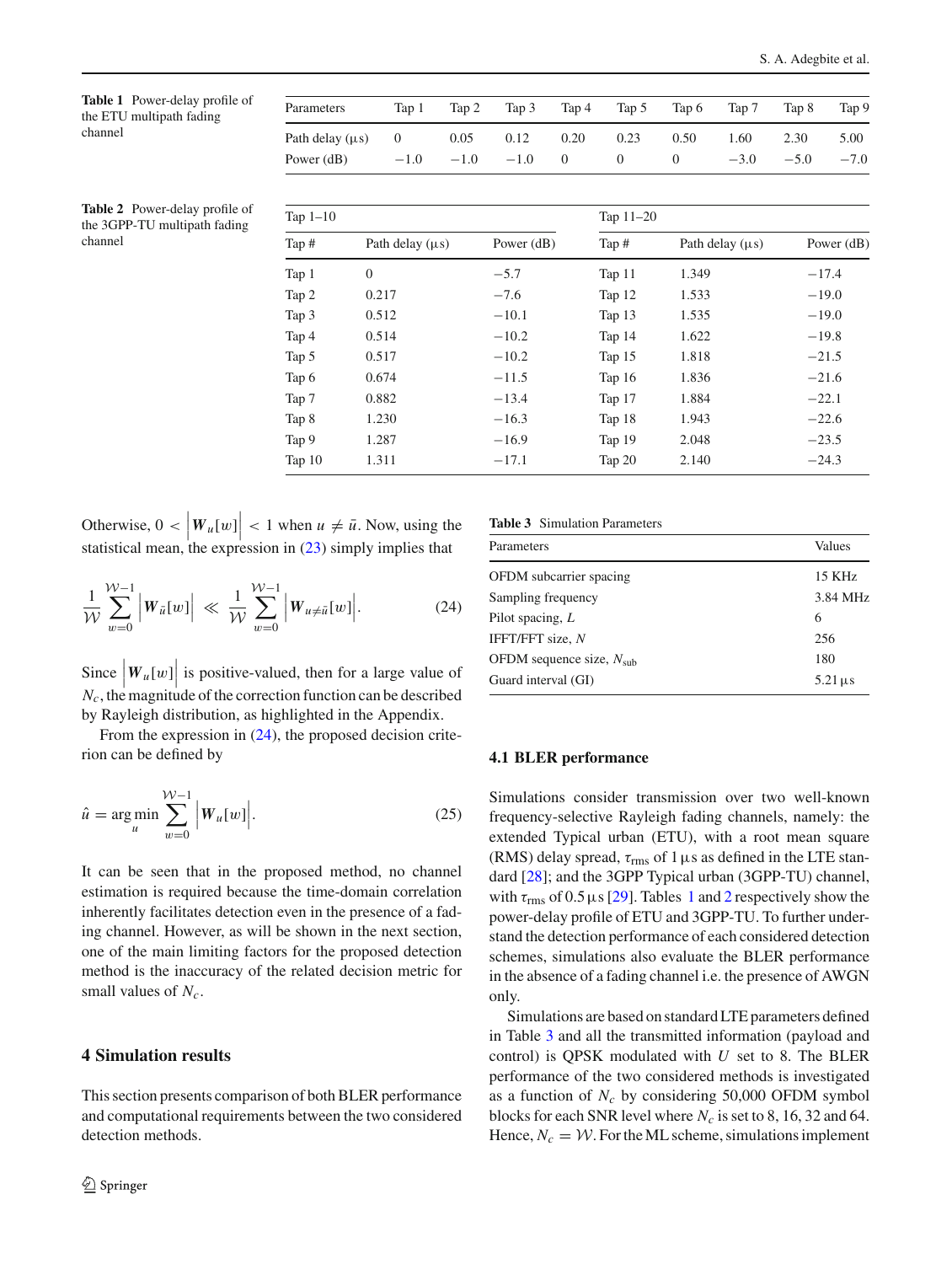

<span id="page-6-0"></span>**Fig. 3** BLER comparisons between the ML and the proposed estimation methods as a function of  $N_c$ . **a**  $N_c = 8$ , **b**  $N_c = 16$ , **c**  $N_c = 32$  and **d**  $N_c = 64$ 

<span id="page-6-1"></span>

| <b>Table 4</b> Estimated SNR (dB)<br>requirements of the ML scheme | Channel        | Detection schemes | $SNR$ (dB) |            |            |            |  |  |
|--------------------------------------------------------------------|----------------|-------------------|------------|------------|------------|------------|--|--|
| and the proposed method at<br>$BLER = 1\%$                         |                |                   | $N_c=8$    | $N_c = 16$ | $N_c = 32$ | $N_c = 64$ |  |  |
|                                                                    | With no fading | ML                | 2.0        | 1.7        | 1.3        | 0.2        |  |  |
|                                                                    |                | Proposed          | 3.7        | 0.7        | $-2.4$     | $-5.1$     |  |  |
|                                                                    | ETU            | ML                | 9.9        | 9.7        | 6.8        | 5.8        |  |  |
|                                                                    |                | Proposed          | 12.9       | 8.0        | 4.0        | 0.6        |  |  |
|                                                                    | 3GPP-TU        | ML                | $\gg 12$   | >12        | 11.2       | 7.6        |  |  |
|                                                                    |                | Proposed          | $\gg 12$   | 11.8       | 6.1        | $-1.6$     |  |  |

the pilot-assisted channel estimation procedures previously outlined in Sect. [2.](#page-1-0)

Figure [3a](#page-6-0)–d shows the BLER comparisons between the two considered detection methods with *Nc* set to 8, 16, 32 and 64 respectively. Results in Fig. [3a](#page-6-0) shows that for a small block size  $(N_c = 8)$ , the ML scheme produces improved BLER performance compared with the proposed method. Results in Fig. [3](#page-6-0) also show that with no fading channel effects, the BLER performance of the ML scheme is relatively the same even when  $N_c$  is increased. This is because as  $N_c$  is further increased, evaluation of the applied decision metric within the proposed method becomes more accurate and as a result, detection performance of the proposed method is improved compared with the ML scheme. In general, as  $N_c$  is increased, the proposed method produces improved detection performance in the form of reduced BLER. Results further show that in the presence of frequency-selective channel fading effects and due to poor channel estimation in these conditions, the ML scheme only produces minimal improvement in detection performance as  $N_c$  is increased.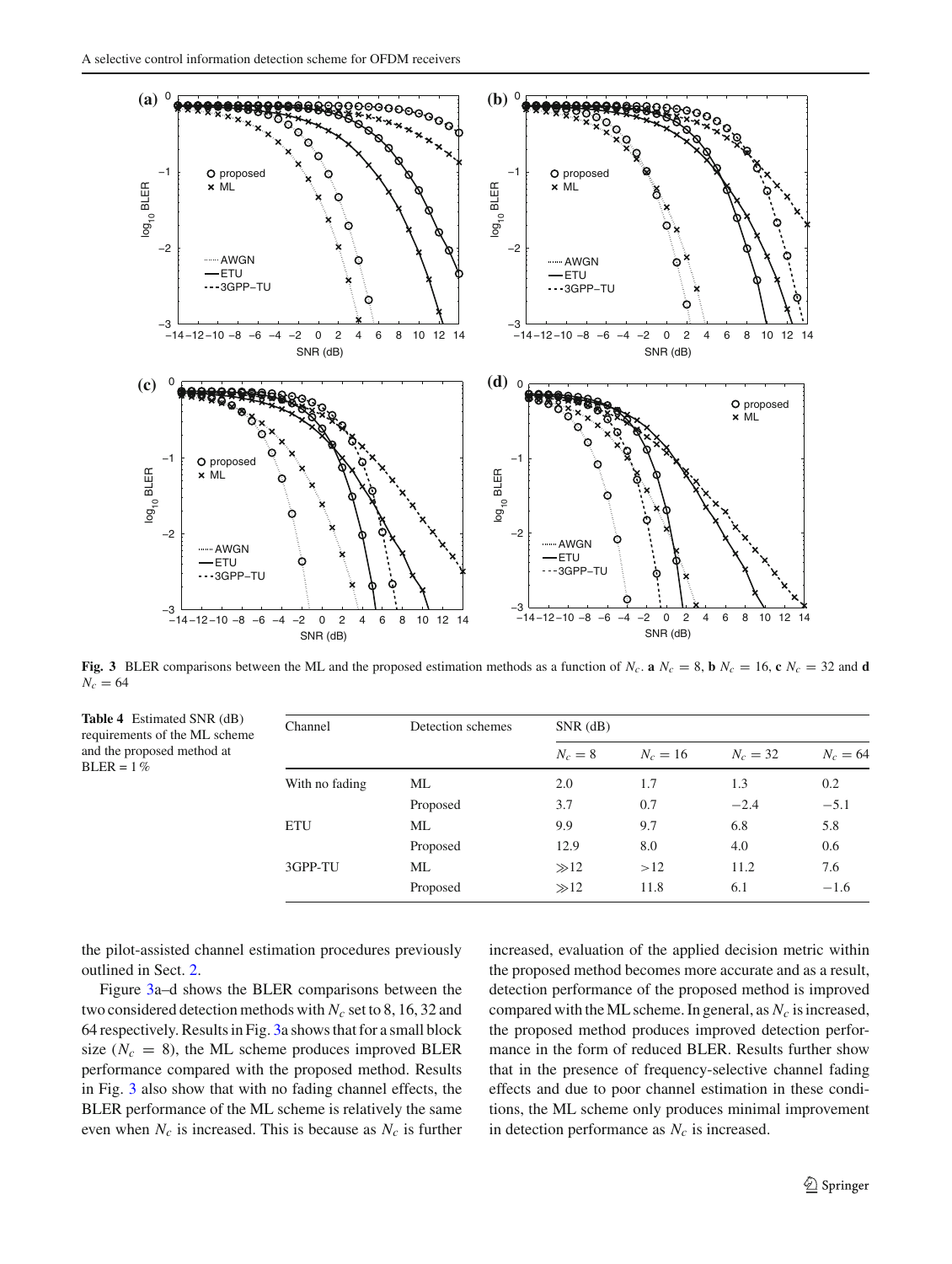<span id="page-7-0"></span>**Table 5** Computational requirements of the ML scheme and the proposed method

| Complexity | МL       | Proposed                            |
|------------|----------|-------------------------------------|
| RM         | $24UN_c$ | $(4UN_c) + (2UV \log_2 W) + (19UV)$ |
| RA         | $12UN_c$ | $(2UN_c) + (3UV \log_2 W) + (8UV)$  |

For instance, at a BLER level of 1%, results further show that with  $N_c$  set to 16, 32 and 64, the proposed method requires relatively smaller SNR levels compared with the ML scheme. Table [4](#page-6-1) shows the approximate SNR level required by each considered detection method in order to achieve, for example, a target BLER level of 1%. Results in Table [4](#page-6-1) show that for each of the considered channel conditions and when  $N_c = 8$ , the ML approach requires a relatively smaller SNR level to achieve the target BLER of 1% compared with the proposed method. However, compared with the ML method and as  $N_c$  is increased, the proposed method requires significantly smaller SNR level to achieve the same BLER level of 1%. It can be noted that in the ETU fading channel, the proposed method has  $\approx$  2.8 and 5.2 dB SNR gain (with respect to the ML scheme) for  $N_c$  set to 32 and 64 respectively. Similarly, in the 3GPP-TU channel and with *Nc* set to 32 and 64 respectively, the proposed method has  $\approx$  5.1 and 9.2 dB gain in SNR. For practical purposes, low SNR requirement of the proposed method makes it a viable and an attractive block-level detection scheme in OFDM receivers because the need for higher SNR levels for the case of the ML approach increases power consumption.

#### **4.2 Computational requirements**

From the expression in  $(25)$ , it can be noted that the proposed method requires approximately  $UN_c$  CMs,  $UV$  | · | computations and *U* IFFTs (*W*−point) where each IFFT requires approximately  $W/2 \log_2 W$  CMs and  $W \log_2 W$ CAs, as indicated in [\[30\]](#page-9-25). As before, each complex-valued operation (i.e. CAs and CMs) can also be expressed in terms of real-valued (RM and RA) operations. Table [5](#page-7-0) shows the approximate level of computational requirements of the ML and the proposed time-domain sequence level decision methods. However, these evaluations exclude the computational complexity of channel estimation and added system resources associated with the ML method.

Results in Table [5](#page-7-0) show that due to the use of multiple IFFTs in the proposed method, it requires higher levels of computations compared with the ML method, particularly when the value of  $N_c$  or W is large. With  $U = 8$ , Fig. [4a](#page-7-1)–d shows the graphical comparison of computational complexity (in terms of RAs and RMs) between the ML scheme and the proposed method with  $N_c$  set to 8, 16, 32 and 64 respectively. For instance, using the expressions in Table [5](#page-7-0) and

<span id="page-7-1"></span>

 $N_c = 64$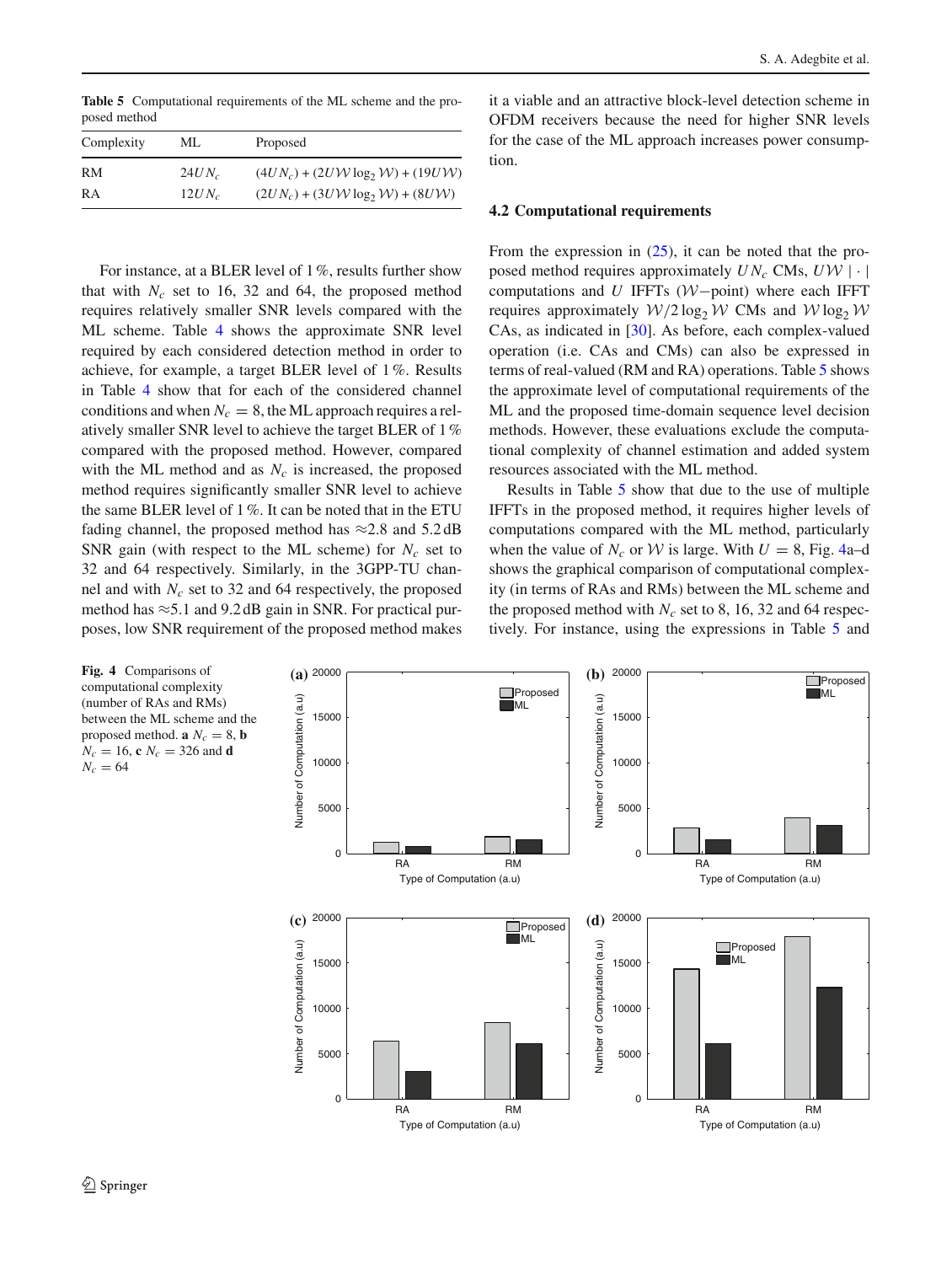<span id="page-8-1"></span>

in comparison with the ML approach, the proposed method requires approximately—17, 22, 27 and 31% extra RMs and 37, 45, 52 and 57% extra RAs for *Nc* = 8, 16, 32 and 64 respectively. Moreover, with advanced DSP devices, the computational complexity of IFFTs is no longer a critical issue. Hence, the proposed method is still an attractive choice, since it can produce improved detection performance compared with the ML approach and requires no channel estimation and no use of pilots.

#### <span id="page-8-0"></span>**5 Conclusions**

This paper has presented and compared the detection performance of a time-domain decision technique against the conventional ML approach for block-level detection of selective control information in OFDM systems. An improved detection performance can be achieved with the proposed method compared with the ML approach. Another key benefit of the proposed method is that unlike the ML approach, it requires no channel estimation, which means no system data overhead in the form of training signals or preambles are required to be transmitted or used at the receiver. Hence, the proposed method reduces several practical implementation issues associated with channel estimation. However, without taking into account the added complexity of channel estimation associated with the ML method, the computational complexity of the proposed method is slightly higher than the ML estimation method due to the need for multiple IFFT computations. Results therefore suggest that the proposed method is a viable and an attractive detection scheme for OFDM systems.

**Open Access** This article is distributed under the terms of the Creative Commons Attribution 4.0 International License [\(http://creativecomm](http://creativecommons.org/licenses/by/4.0/) [ons.org/licenses/by/4.0/\)](http://creativecommons.org/licenses/by/4.0/), which permits unrestricted use, distribution, and reproduction in any medium, provided you give appropriate credit to the original author(s) and the source, provide a link to the Creative Commons license, and indicate if changes were made.

# Appendix: Rayleigh PDF of  $\bigg|W_u[w]\bigg|$

Using the Rayleigh distribution, this section describes the rationale behind the use of the proposed decision metric. The magnitude of each correlation function  $|W_u[w]|$  can be represented by a Rayleigh probability density function (PDF) since it is positive valued and is obtained from the magnitudes of a Gaussian distributed complex numbers [\[31\]](#page-9-26). By letting  $x = |W_u[w]|$ , the PDF of *x* is represented as [\[32\]](#page-9-27)

$$
F(x) = \frac{x}{\Theta^2} \exp(-x^2/2\Theta^2), \quad x > 0
$$

where  $\Theta$  is the scale parameter of the Rayleigh distribution, which is a measure of the spread of the distribution. The value of  $\Theta$  also indicates the mode of the distribution i.e. the point (the value of *x*) at which the PDF,  $F(x)$  is maximum [\[32](#page-9-27)]. As a function of  $\Theta$ , the mean of *x*,  $E(x)$  is defined by [\[32](#page-9-27)]

$$
E(x) = \Theta \sqrt{\frac{\pi}{2}}.
$$

From the expression for  $E(x)$ , it seems there is a linear relationship between  $\Theta$  and  $E(x)$ . Hence, as previously claimed and with regards to the proposed decision method, the corresponding value of  $\Theta$  for the PDF of  $\left| W_u[w] \right|$  is expected to  $\begin{bmatrix} 1 & 1 \\ 1 & 1 \end{bmatrix}$  be smaller in the case of correct decision compared with the case of incorrect decision. For instance, with  $N_c = 32$  and SNR set to 6dB, Fig. [5a](#page-8-1), b respectively shows examples of resulting Rayleigh PDF of  $\left| W_u[w] \right|$  in the absence of channel fading and with ETU fading channel. These PDF curves clearly indicate that whenever there is a perfect or correct detection, the value of  $\Theta$  is smaller than that when there is an incorrect decision. Therefore, amongst all the *U* correlation functions, the one that possesses the minimum or the lowest mean value gives correct decision.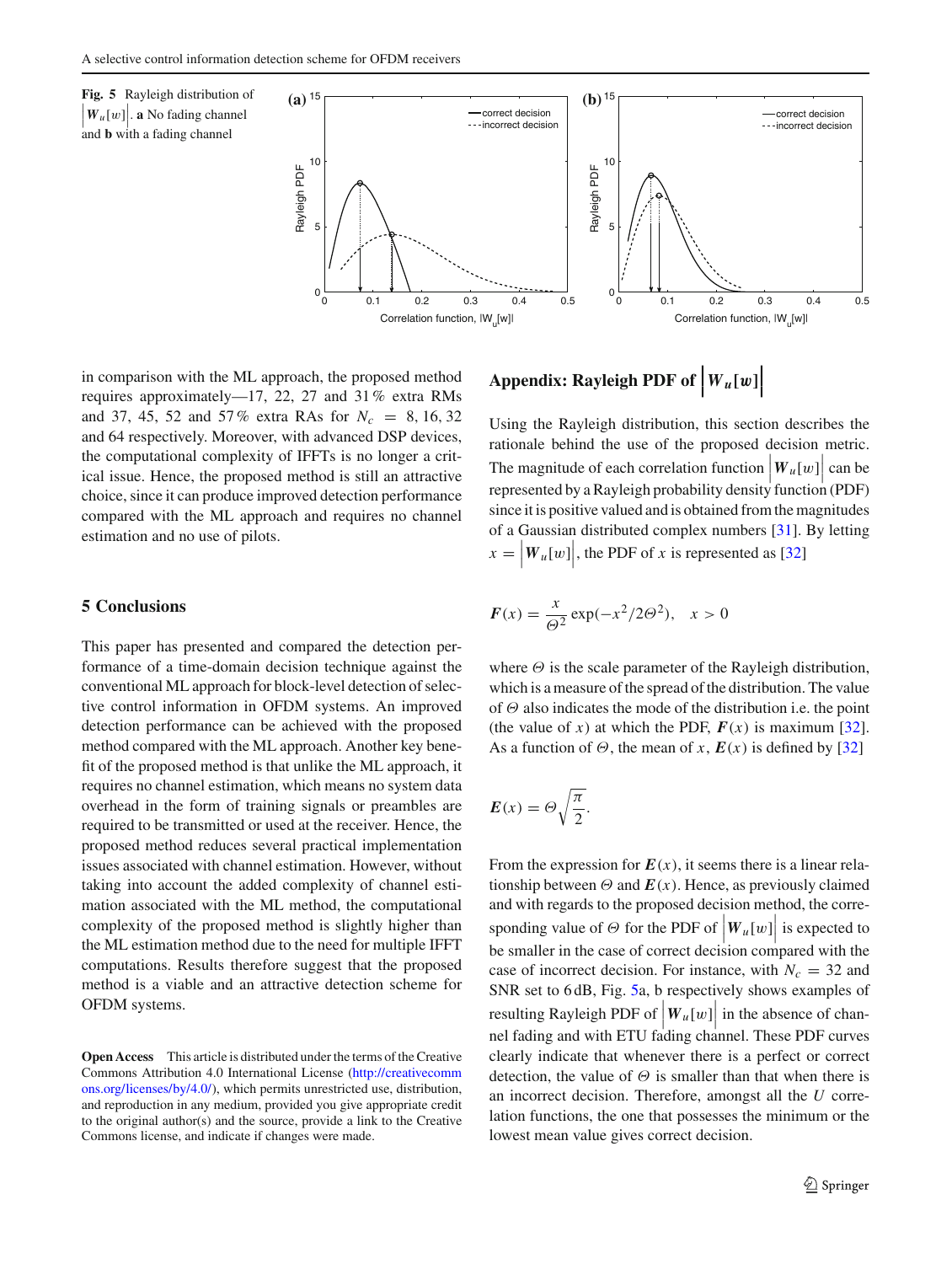#### **References**

- <span id="page-9-0"></span>1. Miridakis, N. I., & Vergados, D. D. (2013). A survey on the successive interference cancellation performance for single-antenna and multiple-antenna OFDM systems. *IEEE Communications Surveys Tutorials*, *15*(1), 312–335.
- 2. Adegbite, S. A., McMeekin, S. G., & Stewart, B. G. (2014). Lowcomplexity data decoding using binary phase detection in SLM-OFDM systems. *Electronics Letters*, *50*(7), 560–562.
- <span id="page-9-1"></span>3. Rahmatallah, Y., & Mohan, S. (2013). Peak-to-average power ratio reduction in OFDM systems: A survey and taxonomy. *IEEE Communications Surveys Tutorials*, *15*(4), 1567–1592.
- <span id="page-9-2"></span>4. Coleri, S., Ergen, M., Puri, A., & Bahai, A. (2002). Channel estimation techniques based on pilot arrangement in OFDM systems. *IEEE Transactions on Broadcasting*, *48*(3), 223–229.
- <span id="page-9-14"></span>5. Hsieh, M.-H., & Wei, C.-H. (1998). Channel estimation for OFDM systems based on comb-type pilot arrangement in frequency selective fading channels. *IEEE Transactions on Consumer Electronics*, *44*(1), 217–225.
- <span id="page-9-17"></span>6. Rinne, J., & Renfors, M. (1996). Pilot spacing in orthogonal frequency division multiplexing systems on practical channels. *IEEE Transactions on Consumer Electronics*, *42*(4), 959–962.
- <span id="page-9-3"></span>7. Adegbite, S., Stewart, B. G., & McMeekin, S. G. (2013). Least squares interpolation methods for LTE system channel estimation over extended ITU channels. *International Journal of Information and Electronics Engineering*, *3*(4), 414–418.
- <span id="page-9-4"></span>8. Thiruvengadam, S. J., & Jalloul, L. M. A. (2010). Performance analysis of the 3GPP-LTE physical control channels. *EURASIP Journal on Wireless Communications and Networking*, *2010*, 1– 10.
- 9. Damen, M., El Gamal, H., & Caire, G. (2003). On maximumlikelihood detection and the search for the closest lattice point. *IEEE Transactions on Information Theory*, *49*(10), 2389–2402.
- 10. Su, K., Berenguer, I., Wassell, I., & Wang, X. (2009). Efficient maximum-likelihood decoding of spherical lattice codes. *IEEE Transactions on Communications*, *57*(8), 2290–2300.
- <span id="page-9-5"></span>11. Pan, J., Ma, W.-K., & Jalden, J. (2014). MIMO detection by Lagrangian dual maximum-likelihood relaxation: Reinterpreting regularized lattice decoding.*IEEE Transactions on Signal Processing*, *62*(2), 511–524.
- <span id="page-9-6"></span>12. Agilent Technologies. (2009). *LTE and the evolution to 4G wireless: Design and measurement challenges*. John Wiley & Sons.
- <span id="page-9-7"></span>13. 3GPP Technical Specification (TS) 36.211 v12.0.0. (2013). Evolved universal terrestrial radio access (E-UTRA); physical channels and modulation (Release 12).
- <span id="page-9-8"></span>14. Dahlman, E., Parkvall, S., & Skold, J. (2011). *4G: LTE/LTEadvanced for mobile broadband*. Academic Press.
- <span id="page-9-9"></span>15. Abbas, S., Thiruvengadam, S. J., & Susithra, S. (2014). Novel receiver architecture for LTE-A downlink physical control format indicator channel with diversity. *VLSI Design*, *2014*, 7.
- <span id="page-9-10"></span>16. Ozdemir, M., & Arslan, H. (2007). Channel estimation for wireless OFDM systems. *IEEE Communications Surveys Tutorials*, *9*(2), 18–48.
- <span id="page-9-11"></span>17. Edfors, O., Sandell, M., van de Beek, J.-J., Wilson, S., & Borjesson, P. (1998). OFDM channel estimation by singular value decomposition. *IEEE Transactions on Communications*, *46*(7), 931–939.
- 18. Morelli, M., & Mengali, U. (2001). A comparison of pilot-aided channel estimation methods for OFDM systems. *IEEE Transactions on Signal Processing*, *49*(12), 3065–3073.
- <span id="page-9-12"></span>19. Hung, K.-C., & Lin, D. W. (2010). Pilot-based LMMSE channel estimation for OFDM systems with power-delay profile approximation. *IEEE Transactions on Vehicular Technology*, *59*(1), 150– 159.
- <span id="page-9-13"></span>20. Liu, Y., Tan, Z., Hu, H., Cimini, L., & Li, G. (2014). Channel estimation for OFDM. *IEEE Communications Surveys Tutorials*, *16*(4), 1891–1908.
- <span id="page-9-15"></span>21. Hong, E., Kim, H., Yang, K., & Har, D. (2013). Pilot-aided side information detection in SLM-based OFDM systems. *IEEE Transactions on Wireless Communications*, *12*(7), 3140–3147.
- <span id="page-9-16"></span>22. Peled, A., & Ruiz, A. (1980). Frequency domain data transmission using reduced computational complexity algorithms. In *IEEE international conference on acoustics, speech, and signal processing, ICASSP '80* (Vol. 5, pp. 964–967).
- <span id="page-9-18"></span>23. Stein, J. Y. (2000). *Digital signal processing: A computer science perspective*. Wiley.
- <span id="page-9-19"></span>24. Park, J., Hong, E., & Har, D. (2011). Low complexity data decoding for SLM-based OFDM systems without side information. *IEEE Communications Letters*, *15*(6), 611–613.
- <span id="page-9-20"></span>25. Zhu, M., Awoseyila, A., & Evans, B. (2011). Low-complexity timedomain channel estimation for OFDM systems.*Electronics Letters*, *47*(1), 60–62.
- <span id="page-9-21"></span>26. Minn, H., & Bhargava, V. (2000). An investigation into timedomain approach for OFDM channel estimation. *IEEE Transactions on Broadcasting*, *46*(4), 240–248.
- <span id="page-9-22"></span>27. Davis, J. M., Gravagne, I. A., & Marks, R. J. (2010). Time scale discrete Fourier transforms. *2010 42nd Southeastern Symposium on System Theory (SSST)*, pp. 102–110.
- <span id="page-9-23"></span>28. 3GPP Technical Specification (TS) 36.101 v12.0.0. (2013). Evolved universal terrestrial radio access (E-UTRA); user equipment (UE) radio transmission and reception (Release 12).
- <span id="page-9-24"></span>29. ETSI Technical Report (TR) 125.943 v11.0.0. (2012). Universal mobile telecommunications system (UMTS); deployment aspects (Release 11).
- <span id="page-9-25"></span>30. Bianchi, T., Piva, A., & Barni, M. (2008). Comparison of different FFT implementations in the encrypted domain. *2008 16th European Signal Processing Conference*, pp. 1–5.
- <span id="page-9-26"></span>31. Jiang, T., Guizani, M., Chen, H.-H., Xiang, W., & Wu, Y. (2008). Derivation of PAPR distribution for OFDM wireless systems based on extreme value theory. *IEEE Transactions on Wireless Communications, 7*(4), 1298–1305.
- <span id="page-9-27"></span>32. Walck, C. (2007). *Handbook on statistical distributions for experimentalists*. Internal Report (SUF-PFY/96-01). Sweden: University of Stockholm.



**Saheed A. Adegbite** graduated with an M.Eng. (Hons) in 2009 from Heriot-Watt University, Scotland, UK. He worked with the R&D division of STMicroelectronics between 2009 and 2011. He is an active researcher in the field of signal processing, algorithm development and implementation, and system analysis. His latest research interest is in the development and implementation of novel signal processing algorithms for improving the system performance of next generation broad-

band wireless communication systems such as 4G-LTE. He has served as a reviewer for IEEE conferences and journals, and also Springer journals.